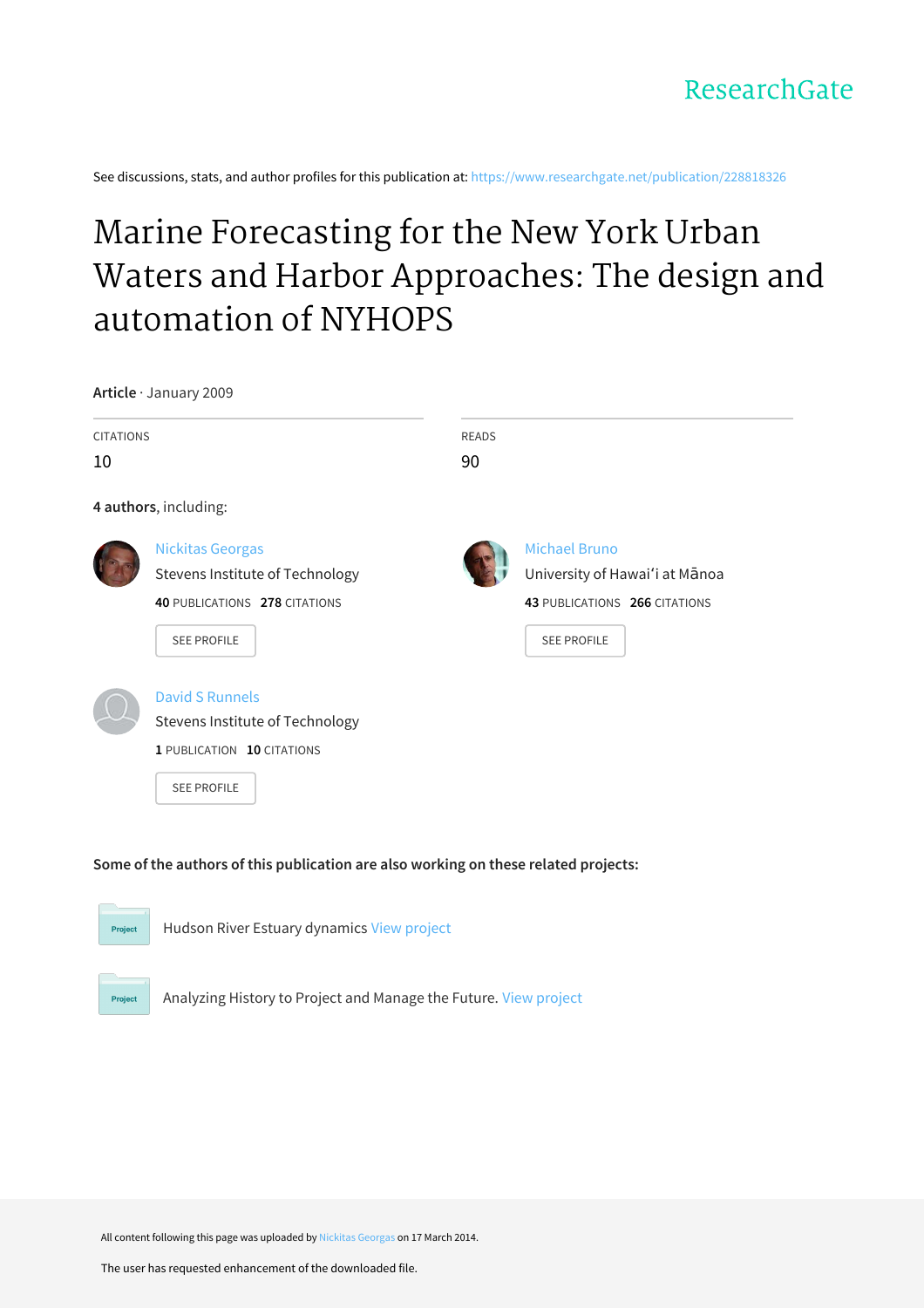# **MARINE FORECASTING FOR THE NEW YORK URBAN WATERS AND HARBOR APPROACHES: THE DESIGN AND AUTOMATION OF NYHOPS**

**Nickitas Georgas, Alan F. Blumberg, Michael S. Bruno, and David S. Runnels**

Davidson Laboratory, Center for Maritime Systems (CMS) Civil, Environmental, and Ocean Engineering Department Stevens Institute of Technology 711 Hudson Street, Hoboken, NJ, 07030, USA e-mail: nickitas.georgas@stevens.edu, web page: http://www.stevens.edu/maritimeforecast

**Keywords:** 3D hydrodynamic models, marine forecasts, data assimilation, environmental and situation awareness, harbor transportation planning.

**Abstract.** *A new high-resolution OFS (Operational nowcast and Forecast hydrodynamic model System) for the New York/New Jersey (NY/NJ) Harbor estuary, NJ coast, Long Island Sound, and their coastal ocean has been developed. The new OFS was designed to supersede the previous NYHOPS (New York Harbor Observation and Prediction System) in providing accurate, medium term (48hr), water level, wave, 3D currents, temperature, and salinity forecasts. The new, automated system includes a) improved and updated resolution, bathymetry, forcing, and physics; b) operational, web-disseminated products geared toward marine transportation, extreme weather prediction, and search and rescue missions. The updated NYHOPS is used in a multitude of real-life environmental awareness situations, ranging from routine bulk containership schedule planning, to advising US Airways Flight 1549 response teams after the plane hit the Hudson River waters less than a mile from the Stevens campus waterfront. Examples from these situations and a description of the design and automation of NYHOPS are presented in this paper.* 

### **1 INTRODUCTION**

Marine nowcasts and forecasts are scientific predictions about the present and future states of water levels, wave conditions, currents, and other relevant oceanographic variables, such as temperature (T) and salinity (S), for waters of the open ocean or, more recently, in coastal areas. These predictions rely on a) observations from *in situ* or remote sensors and b) forecasts from numerical models of the governing physics. A nowcast may incorporate recent (and often near real-time) observed meteorological (e.g. wind and heat fluxes), oceanographic, and hydrologic (e.g. river inflow) data collected by earth observing systems. It covers the period of time from the recent past (e.g., the past few days, the hindcast period) to the present, and includes estimates of marine conditions at locations where observational data are not available due to practical/monetary constraints. A forecast may employ meteorological, oceanographic, and hydrologic computer models to make predictions for times in the future, where observational data are *de facto* not available. A forecast is usually initiated by the results of a nowcast.

The user base of coastal marine forecasts in particular comprises the general maritime community, whether it is sailors, port authorities, emergency management personnel, search and rescue teams, coastal engineers, or coastal scientists and oceanographers. The most direct usage may be that of a helmsman needing to know the currents and water level conditions *a priori* and accurately enough to plan safe passage through the waters of the simulated coastal ocean, embayments, and/or river reaches. Emergency management personnel may need to know in advance when water levels will exceed flooding levels. They, as well as search and rescue teams, may have an interest in inferring the advection and spread of hazardous substances, or the transport of buoyant apparatus and people in the water, through hydrodynamic circulation fields forecasted by a model. Regular beach goers may want to know, apart from water quality, if the waters are suitably warm for swimming. Fishermen may have an interest in predictions of nutrient-reach coastal upwelling, or the extent of salt intrusion within a river reach. The latter may affect intakes of power plants or pump stations. Therefore, a coastal marine forecast may be of interest to sewerage authorities and municipal departments of environmental protection. Even less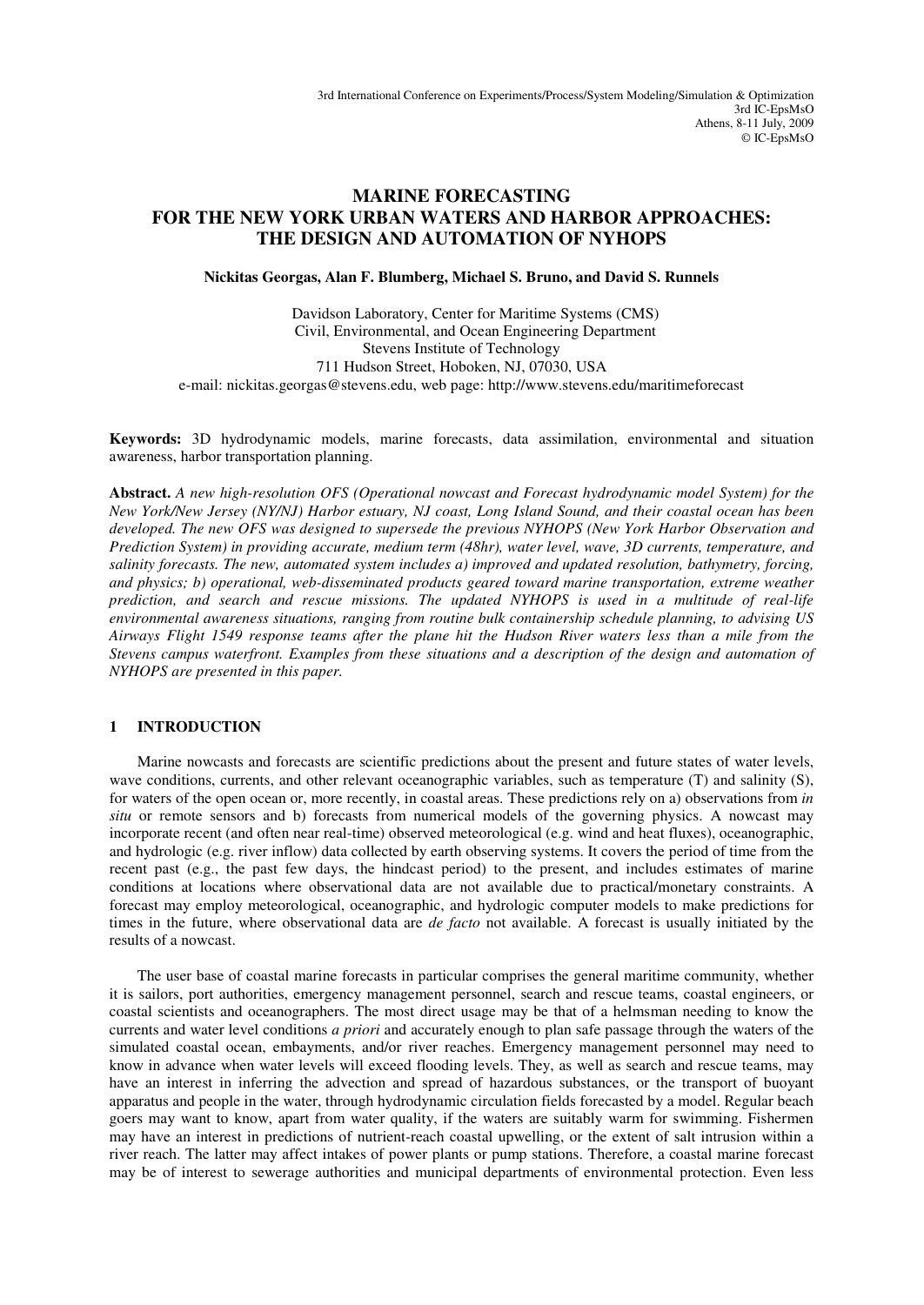straightforward use of an OFS model may be made by scientists interested in the understanding of oceanatmosphere interactions, water quality conditions including sediment dynamics, underwater sound transport, beach erosion and morphology, etc.

In order to answer most of these needs a marine OFS model should be able to solve the system of equations for the following prognostic variables:

- Water level (tides, storm surge, steric fluctuations, and wave setup),
- Currents (tidal, fluvial, wind-driven, and density-driven),
- Mixing (in the form of horizontal and vertical mixing coefficients),
- T and S (based on overlying atmospheric conditions, freshwater and thermal inputs), and,
- Wave heights (distant swell and local wind-generated).

In order to do so with sufficient accuracy, a marine OFS may use:

- An accurate description of the bottom topography, i.e., recent and accurate bathymetry,
- A good representation of that bathymetry in the form of a boundary (lateral and bottom)-resolving numerical grid,
- An established solution scheme for the equations of motion, including a turbulence submodel, and a wave module,
- observations and forecasts of the circulation drivers (e.g. meteorological conditions, river flows, tides, etc.), to force the model, and,
- observations of the model's prognostic variables for model quality control and correction.

The New York Harbor Observation and Prediction System (NYHOPS <sup>[1]</sup>) was established in 2004, through coordinated efforts from academia, local government, and the United States Navy to, by and large:

- Permit a real-time assessment of ocean, weather, environmental, and vessel traffic conditions throughout the New York Harbor and New Jersey Coast regions,
- Provide marine forecasts for the said area up to 48 hours in advance,
- Establish a continuous history of the marine conditions in and around the New York / New Jersey Harbor, and,
- Provide a test bed for environmental systems integration into situation awareness scenarios, ranging from flooding alerts to search and rescue to chemical spills.

Five years later, in 2009, a new, high-resolution, marine OFS for the NY/NJ Harbor Estuary, NJ coast, Long Island Sound, and their coastal ocean (Figure 1) has been designed at the Center for Maritime Systems of the Stevens Institute of Technology (Stevens) in Hoboken, NJ. The new OFS builds upon the older NYHOPS, providing marine conditions in a much higher resolution grid, for a larger area, based on improved representations of physics and physical constraints (such as boundary conditions), and in more formats (such as Google Earth kml files, OpenDAP/THREDDS servers, etc.). An intermediate evaluation version of the highresolution product was first made available in early 2007. After a two-year period of continuous development, testing, and automation, the new product has become operational and publicly available under the name NYHOPS version III [\(www.stevens.edu/maritimeforecast\)](http://www.stevens.edu/maritimeforecast), a part of the regional component of the global IOOS.

#### **2 NYHOPS VERSION III. SYSTEM DESCRIPTION.**

In brief, NYHOPS utilizes a network of sensors installed and operated by Stevens and an EDUCATE (External Data Uninterrupted Cashed Acquisition and Transfer Effectiveness) protocol that taps into external databases and federal agency forecasts, to create the input forcing to a three-dimensional hydrodynamic forecast model. The model simulates the marine environment for the next 48 hrs, in response to meteorological conditions, freshwater and thermal inflows, tides, and baroclinicity (density-driven forces) at the open boundaries. The enhancement of model accuracy is accomplished through the assimilation of observations provided in real time to the hydrodynamic model (nowcasting).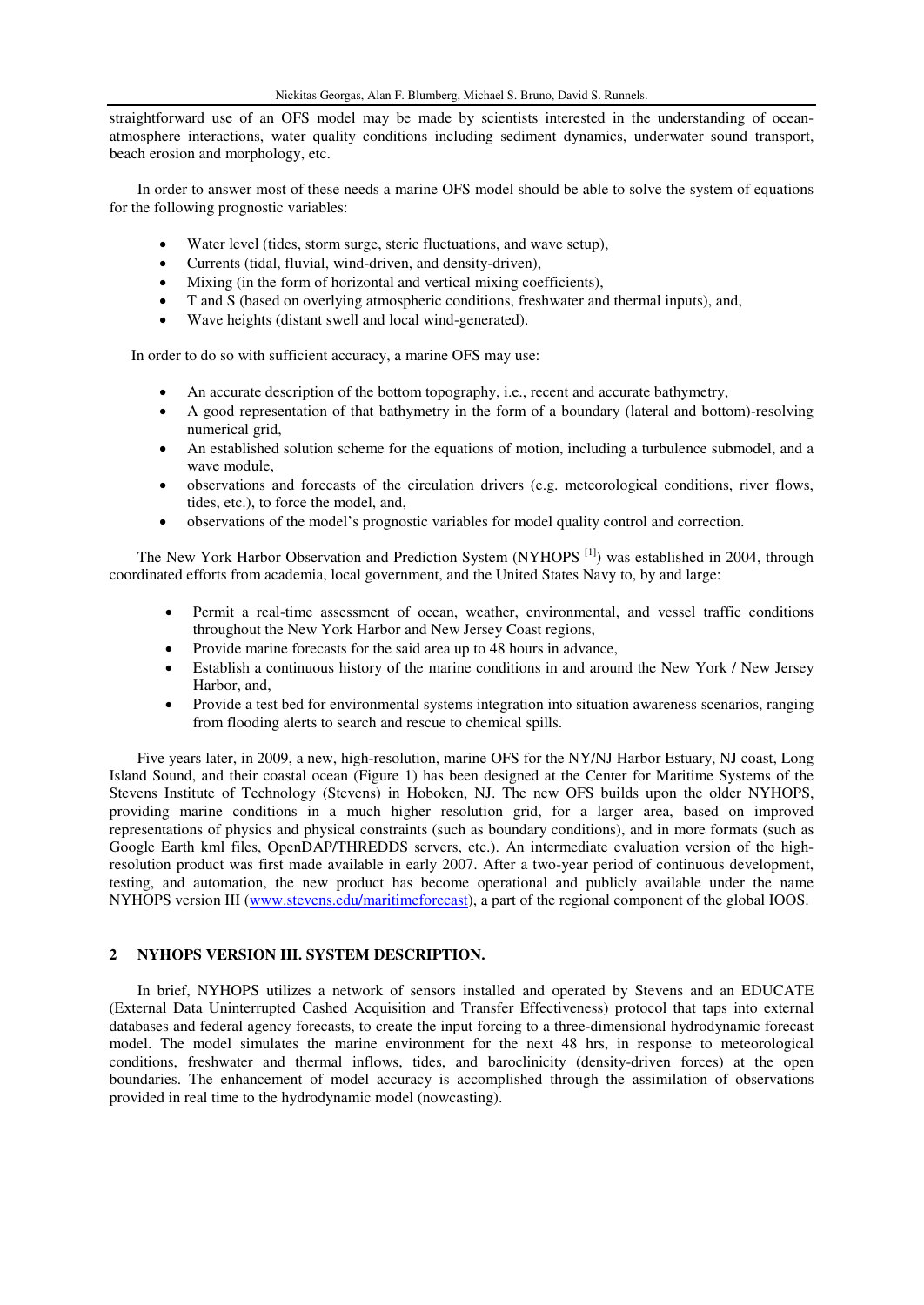

Figure 1. The latest New York Harbor Observation and Prediction System (NYHOPS version III).

NYHOPS can be viewed as a system of systems, a concept made up of various modules each working in tandem with the other exchanging information to produce their individual NYHOPS products. The NYHOPS system of systems is comprised by the following modules:

- The Stevens Oceanographic and Meteorological Data Repository (OMDR)
- The NYHOPS forecast module
- The NYHOPS website and user-tailored products (Assimilated Nowcast, Storm Surge Warning System, Google Earth ® NYHOPS viewer, Coastal Inundation Mapper, etc.)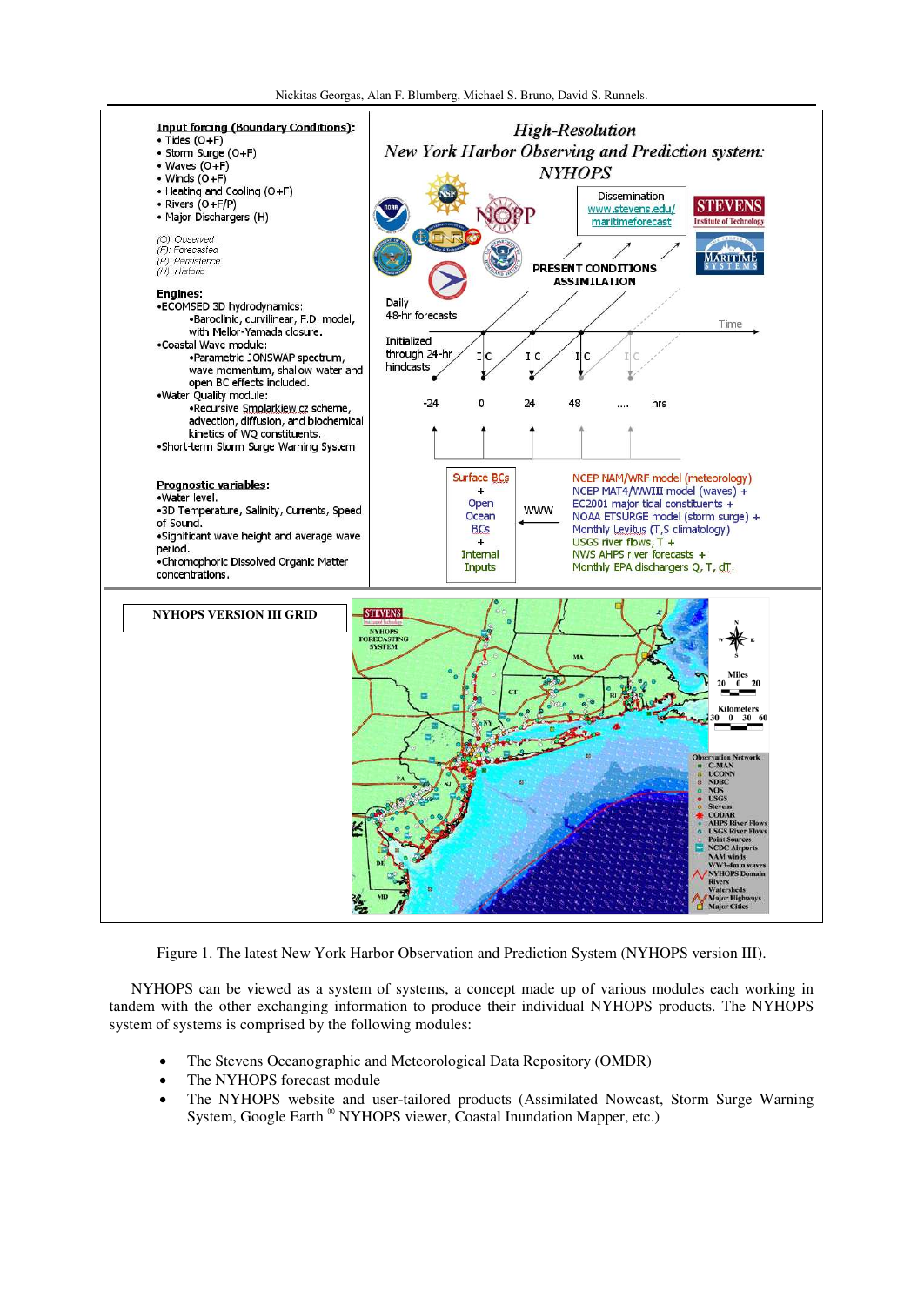#### **2.1 Environmental Data Acquisition. The EDUCATE protocol and the OMDR database.**

NYHOPS acquires environmental data from both Stevens and non-Stevens sources. Stevens maintains a series of hydrological and meteorological stations in New York Harbor, in local estuaries, and along the New Jersey coast (Figures 1 and 2). For observations of currents in particular, Stevens maintains a buoy with an ADCP in the Hudson River, a vertical currents profiler (ADP) on a US Coast Guard buoy in the Harbor, and one of the three HF-Radar surface current sensors shown in Figure 2. These stations transmit data periodically (typically once an hour). Some stations use internet links over either DSL or cellular modems; others transmit via a direct radio link to a receiving station located on the Stevens campus atop the Howe Center.



Figure 2. Distribution of NYHOPS-supporting sensor networks in and around the NY/NJ Harbor. Three, surfacecurrent-observing, HF-Radar (CODAR) sites are named on this Figure. Icons correspond to different agencies serving observation data from fixed sensors (\$ denotes Stevens-operated). The color-map underlay is a surface salinity forecast by the NYHOPS model valid Nov 6th 2008, 5pm EST similar to the currents Google Earth maps accessible in [http://hudson.dl.stevens-tech.edu/maritimeforecast/google/index.shtml.](http://hudson.dl.stevens-tech.edu/maritimeforecast/google/index.shtml) The Stevens ADP mounted on a US Coast Guard ATON buoy (Aid-To-Navigation Gowanus 30) is shown on the right.

NYHOPS also retrieves data from non-Stevens sources such as NOAA, USGS, AHPS, NCDC, HRECOS, and other universities with whom we partner to share our data. Techniques for retrieving this data include 'screen-scraping' of web sites, text and XML data downloads from HTTP sources, and data file downloads from research partners. Acquisition of this data relies in a protocol we designed called EDUCATE. As Stevens is a university and is vulnerable to power disruptions, NYHOPS prefers to retrieve all data proactively to minimize any data stream loss due to service interruptions: Most data providers allow NYHOPS to specify the chronological range for which data is to be retrieved, and our software is designed to backfill missing data. Stevens-managed environmental stations are designed to retain data until it has been successfully received on campus.

All NYHOPS-supporting (or NYHOPS-generated data) are stored in the Stevens OMDR. NYHOPS utilizes dual MySQL database servers to manage both environmental and model data. They are hosted on Dell servers running Red Hat Enterprise Server Linux and include 10 terabytes of available disk storage. The database maintains environmental data dating from 2004 to the present, and model data from 2006. All data management software development is done using Perl and Java. Java programs are used to extract environmental and model data from the database and create files designed for use by FORTRAN programs. Collected observations are available in [http://hudson.dl.stevens-tech.edu/maritimeforecast/PRESENT/data.shtml.](http://hudson.dl.stevens-tech.edu/maritimeforecast/PRESENT/data.shtml)

## **2.2 NYHOPS forecast module. The three-dimensional hydrodynamic model.**

The hydrodynamic forecast model is based on the Princeton Ocean Model (POM<sup>[2]</sup>) and its shallow water derivative model, ECOMSED<sup>[3]</sup>. The NYHOPS forecast model is being run at Stevens daily, to provide a hindcast (-24hrs) and forecast (+48hrs) of the hydrodynamic circulation and wave conditions in the coastal (<200m deep), estuarine, and freshwater zones from coastal Maryland to Cape Cod, Massachusetts (Figure 1). The hydrodynamic model is initiated at 0 hrs local every day, and completes a 24hr hindcast cycle based on observed forcing followed by a 48hr forecast cycle based on forecast forcing. NYHOPS provides forecasts of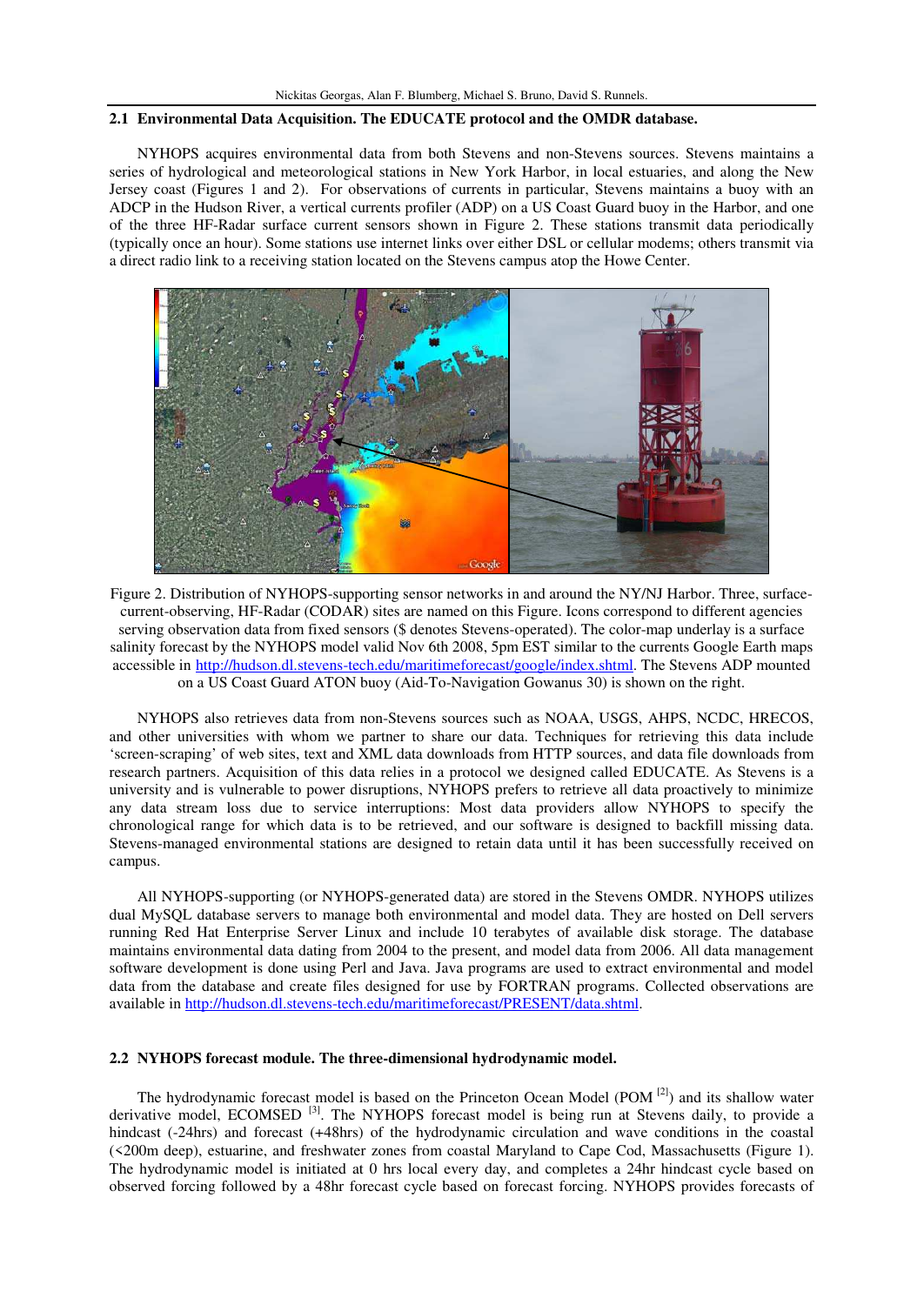water level, 3D circulation fields (currents, T, S, density, speed of sound), significant wave height and period.

The 3D hydrodynamic code includes significant features not included in the original POM, such as wettingand-drying (W&D) and thin-dam formulations, data assimilation, as well as coupled wave and fully-2D atmospheric modules [4,5]. A high-resolution curvilinear model grid is used to encompass the entire Hudson-Raritan (New York/New Jersey Harbor) Estuary, the Long Island Sound, and the New Jersey and Long Island coastal ocean (Figure 1). The resolution of the grid ranges from approximately 7.5km at the open ocean boundary to less than 50m in several parts of the NY/NJ Harbor Estuary. The current vertical resolution of the grid is 10 sigma (bottom-following) layers. The 72hr NYHOPS version III daily run (W&D hydrodynamics with coupled waves and 2D atmospherics) runs on a Dell Nehalem computer with eight 2.93GHz cores (2 quads with hyper-threading) in about 1.5hrs with a 1sec barortopic (2D) and a 10sec baroclinic (3D) timestep.

The NYHOPS version III model has been extensively validated against water level, wave, T, S, and current observations during a 2-year validation period. For example, long term (2007/02/01-2009/02/01) mean rootmean-square-error (RMSE) for the 0-24hr forecast period is 9.8cm and 10.8cm at Atlantic City and Sandy Hook, NJ respectively. Within that 2-year evaluation period, the NYHOPS version III model driven by the 2D NCEP NAM (North-American Mesoscale WRF) meteorological forecasts explains 82% and 74% of the surge variability  $(R^2$  value), respectively – similar skill is obtained for wave-heights. Even for the 48th hour of the forecast, the NYHOPS RMS error for water level predicted at Atlantic City is maintained below 13cm. For comparison, the mean astronomical tidal range at Atlantic City is 122cm (an extra 15% of the total water level variance is from storm surge). With regard to temperatures, the model skill (long-term RMSE close to 1ºC) in sea-surface-temperature (SST) prediction has proven to be comparable with remote satellite observation skill [5,6].

The code that automatically collects and QA/QC's the model forcing data from the Stevens OMDR, sets up the model run based on the latest available information consistent with the EDUCATE protocol, executes the daily simulation, stores, plots, and posts the model results on the web is cron-tabbed on a computer running Red Hat Enterprise Linux. The master code is a combination of many smaller pieces written in Linux shell, perl, matlab, FORTRAN, and Java. A snippet of the master code is shown on Figure 3.

Finally, all NYHOPS model native NetCDF output conforms with the latest Climate and Forecast (CF version 1.4) metadata conventions and canonical units. Packing (integer scaling) of data is used to reduce output size to approximately 3GB of output data per day (10-min averages for 72 hrs).



Figure 3. A snippet of NYHOPS automation. The NYHOPS flow diagram for hydrodynamic model setup.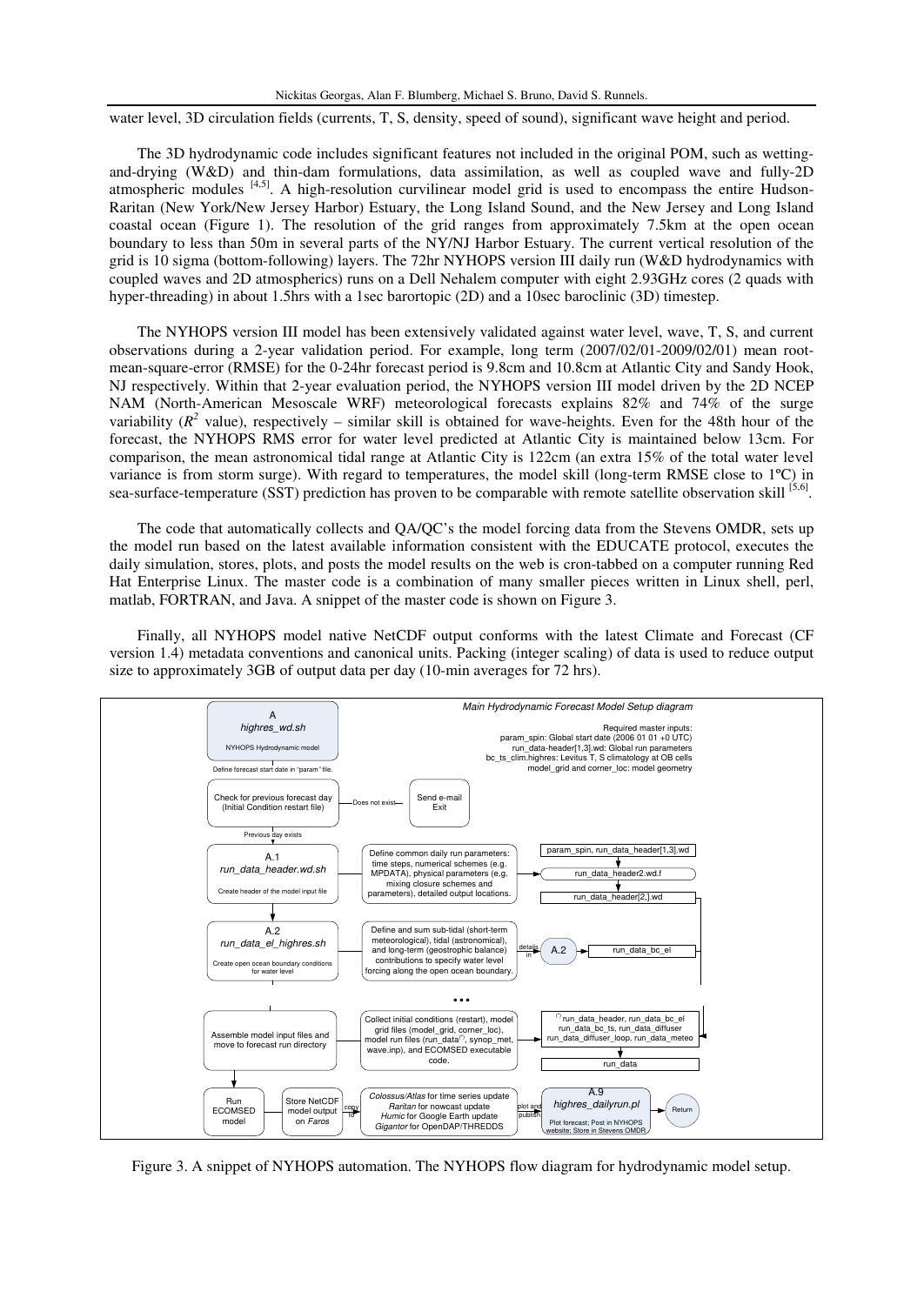## **2.3 NYHOPS website.**

The NYHOPS web site provides access to the following areas:

*Nowcast Environmental Data*: The NYHOPS Present Conditions (Nowcast) site [\(http://hudson.dl.stevens](http://hudson.dl.stevens-tech.edu/maritimeforecast/PRESENT/index.shtml)[tech.edu/maritimeforecast/PRESENT/index.shtml\)](http://hudson.dl.stevens-tech.edu/maritimeforecast/PRESENT/index.shtml) provides maps for two areas within the model region, Manhattan Waters and the New Jersey Coast. The graphic display combines near-real-time forecasts and environmental data using a Laplacian assimilation step  $^{[7]}$ . The user may then navigate to the Present Conditions Time Series and Download page, which allows the user to plot and/or download environmental data stored in the Stevens OMDR. The user may specify a date range, select a time zone, and select English or SI units. This page uses the Google Maps API to display the location of each of the stations. An example is provided in Figure 4.



Figure 4. Online interface to the Stevens OMDR. Example of a water temperature record request (in local eastern US standard time, and English units) from the Stevens-maintained Pier 40, NY station between 2008-12-01 and 2009-01-20. Upper panel shows the beginning of the Excel® file available for "Download". The middle panel shows a Google® "Map" of the sensor location. The bottom panel shows a time series "Plot" of the data.

*NYHOPS Hydrodynamic Forecasts*: This section of the website [\(http://hudson.dl.stevens](http://hudson.dl.stevens-tech.edu/maritimeforecast/maincontrol.shtml)[tech.edu/maritimeforecast/maincontrol.shtml\)](http://hudson.dl.stevens-tech.edu/maritimeforecast/maincontrol.shtml) presents forecasts for 48 hours, along with hindcasts for 24 hours. The NYHOPS region is presented as a series of sub-regions, which may overlap and encapsulate one another. Forecasts are currently displayed hourly (every 10-minutes, as stored, in the future), and the user may opt to 'animate' the display such that the server will display 48hrs worth of forecast for a given region and parameter.

The model graphic includes markers for each station for which 10-minute time series are available. By clicking on a station marker the user can view these time series which include up-to-now comparisons (including RMSE) between model forecasts and observations acting as "ground truth" for the forecast. Time series are available for approximately 88 stations. The Hudson River waterfront of the Stevens campus, and several of the Stevens river-borne observation stations are located less than 1km away from the site of the Jan 16, 2009 US Airways Flight 1549 "landing" on the River. Thus, direct real-time observations and ground-truthed model forecasts were immediately available to inform responders to the accident of the present *and future* environmental conditions in the River [\(www.dhs.gov/xres/programs/gc\\_1235499372408.shtm\)](http://www.dhs.gov/xres/programs/gc_1235499372408.shtm).

Because NYHOPS is a university product, and limited bandwidth must be shared with an entire campus, it was important that the website be optimized for data transmission efficiency. There are two major ways in which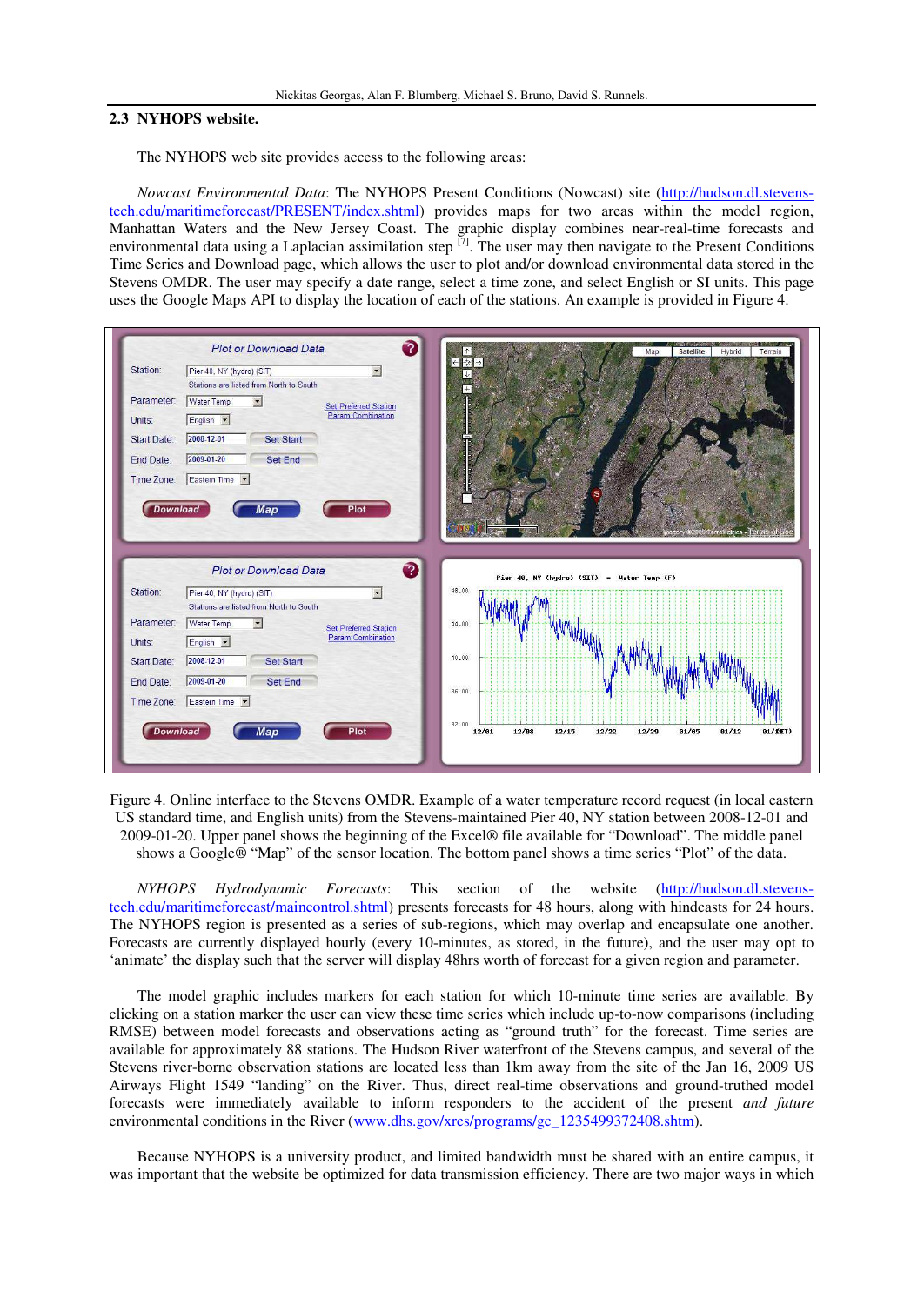this was done:

- 1) To avoid unnecessary interaction between the browser and web server, all user interaction is handled client-side through Javascript. Once the page is loaded, the only access to the web server is to download additional graphics.
- 2) The model forecast graphics include a great deal of land. Because the background maps are more graphically complex, they are not incorporated into each graphic. Instead, one background image is downloaded for each region, and the model graphics are transparent where there is land. This allows placing the model image on top of the map. Further efficiencies are gained through the use of Indexed PNG files for model graphics.

## **3 USER-TAILORED APPLICATIONS OF NYHOPS.**

Some uses of a marine OFS such as NYHOPS were mentioned earlier. A few more presently available or under development NYHOPS applications that have arisen based on user needs are described next. NYHOPSoptimized floatable trash controls, bacteria tracking for beach closure forecasts, etc., are further examples.

#### **3.1 Storm Surge Warning System (SSWS) and Map of Inland and Coastal Inundation (MICI)**

The Storm Surge Warning System (SSWS<sup>[8]</sup>, [http://hudson.dl.stevens-tech.edu/SSWS\)](http://hudson.dl.stevens-tech.edu/SSWS) has been designed to automatically inform local officials of the probability of impending coastal flooding in their area. Water levels are checked against specific flood levels (minor, moderate, and severe) as tabulated by the PHI (Mount Holly, NJ) NWS Forecast Office for the local area serviced by NOS reference sensors. If a flood level is predicted to be exceeded by the forecast water level, SSWS automatically accesses an electronic database of registered users (e.g. emergency management, local police, fire department officers) who are then automatically contacted via a "flooding alert" e-mail message sent out to pagers, cell phones, and computer servers. The text message indicates the anticipated time of flooding, station location, and flood warning level, and provides a link to that station's time series page so that he/she can assess the accuracy, duration, and severity of the forecast event that triggered the alert, and decide on appropriate action. The passive and autonomous nature of the system removes the need for emergency management staff to continuously monitor coastal water level data, freeing up personnel for preevent preparation and planning. The map on the SSWS website shows SSWS station location markers colorcoded by their real-time observed and NYHOPS forecast flood level. Clicking on a marker or station name brings up time series of water levels at that station. A control box can be used to select a different SSWS station, define the start and end date to be displayed, change vertical datum to accommodate level reference to the one used by the user's agency, change units and time zone, and query the observations.

The Map of Inland and Coastal Inundation (MICI) is an exciting new tool under development among Stevens and partner institutions (simple demo at: [http://penguin.dl.stevens-tech.edu/wpdemo\)](http://penguin.dl.stevens-tech.edu/wpdemo) that is expected to bridge the gap between predictions of coastal and inland flooding. The NYHOPS ocean hydrodynamic model will be linked to inland flood models (HES-RAS and HEC-HMS) to calculate simulated "areal-photographylike" flood maps as nowcast or forecast by the coupled models for underway flooding events due to both inland rainfall and coastal storm surge. Inundation maps, evacuation routes, and real-time observations of inland flood levels will be included and continuously updated as Google kmz files on the Google-API-based site.

## **3.2 NY/NJ Harbor NAvigation and Vessel SAFEty Support System (NAVSAFE) and NYHOPS OpenDAP/THREDDS server**

Commercial and recreational boaters in the Harbor (including bulk container schedulers, sail boat racing pilots, and kayakers) form one of the most consistent user groups of NYHOPS products. Boaters are generally interested in water levels (grounding avoidance, bridge clearance, cargo optimization), surface currents, waves, and wind <sup>[9]</sup>. The present NYHOPS suite of websites includes a lot of information that this user group has found useful in the past. Boaters use the site to get information and download the NYHOPS geo-referenced images (of currents or winds for example) to on-board applications that can display them *en route*.

Yet, user needs evolve with technology improvements. Under renewed funding from the NJ Department of Transportation, NYHOPS will be placed into an operational Navigation and Vessel Safety Support System for the NY/NJ Harbor. Stevens is developing a path planning algorithm that will provide ocean and weather